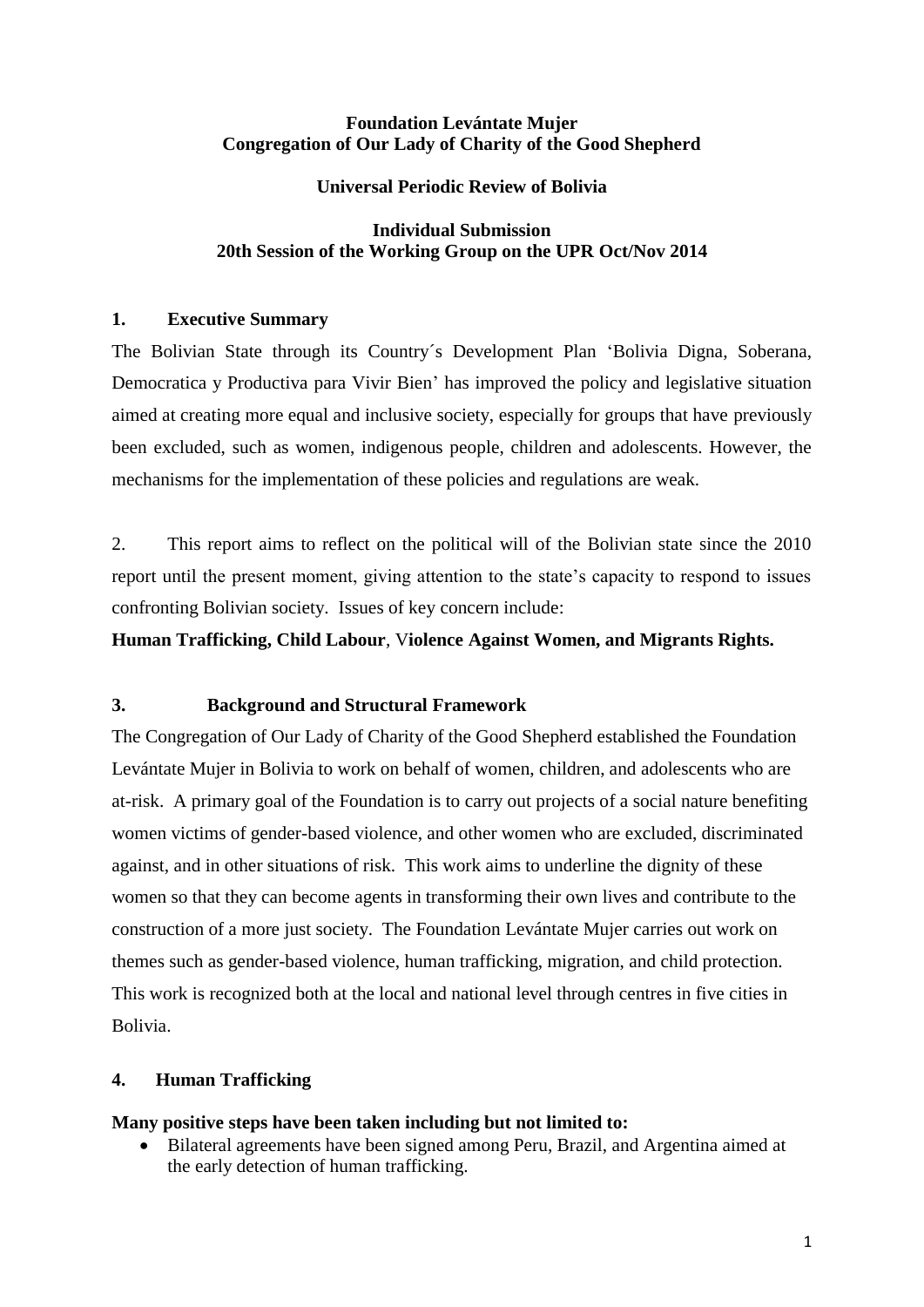- The National Plan for Children and Adolescents Living Well, 2009-2013, overseen by the Vice-Ministry of Gender and Generational Affairs, has trained children, adolescents, parents, and guardians about the crimes and issues related to human trafficking.
- According to the Office of Human Trafficking, a part of the Bolivian Vice-Ministry of Public Safety, recently a system was implemented to record data and official figures in the Human Safety Monitoring database.<sup>1</sup>
- In July of 2012, Law 263 "The Comprehensive Law against Human Trafficking" was implemented and a summit was convened to educate representatives from different states in Bolivia about the law.
- 5. However, the following are cause for concern:
- There were prosecutions and sentencing of public officials involved in human trafficking because of the enactment of Law  $263.<sup>2</sup>$
- From 2011 to 2013, human trafficking cases and related offenses increased by 40%. Of these cases, only one case went to trial and resulted in sentencing while 10 accused offenders remain in custody awaiting trial. $3$
- The issue of human trafficking is still not included in the information that students receive at school.
- At the borders, appropriate forms of control do not exist to support the fight against human trafficking.
- Society as a whole should be informed and sensitized about the ways behaviors that are normally tolerated, though not considered a form of human trafficking, can nonetheless lead to sexual exploitation. For example, at nightclubs women are often hired as "hostesses" and are later pressured into offering sexual services. Further, in classified ads, advertisements often say they are seeking female staff with sensual qualities, offering good compensation for women who fit the criteria.
- The state does not have dedicated shelters to house victims rescued from human trafficking.
- 6. Therefore, the foundation makes the following recommendations:
- **There is a need for the institutionalization of staff and services targeting children and adolescents regarding the issue of human trafficking so that these services can continue to be strengthened through training and raising awareness.**
- **Public and professional service providers who will provide help and support to people rescued from trafficking should be sensitized to this issue and given appropriate training.**
- **Policies aimed at prevention of human trafficking must involve sustainable planning that uses various forms of mass communication such as radio and television.**
- **Educational curriculum must include issues related to human rights, human trafficking, etc.**
- **There must be management and provision of resources to effectively implement a shelter system as mandated by laws 263 and 348.**
- **The state must effectively engage with government agencies, private institutions, and civil society to develop a strategy that avoids duplicating efforts.**

1

<sup>1&</sup>lt;br><u>Www.destinos.com.bo</u> , Ministra de Justicia Cecilia Ayllón interview

<sup>&</sup>lt;sup>2</sup> [www.gacetaoficialdebolia.gob.bo](http://www.gacetaoficialdebolia.gob.bo/)</u>, Text Law of the 263

<sup>3&</sup>lt;br><u>Www.enlacesbolivia.com</u> , "Trata y Trafico de personas subió un 40% en los últimos tres años", 27/12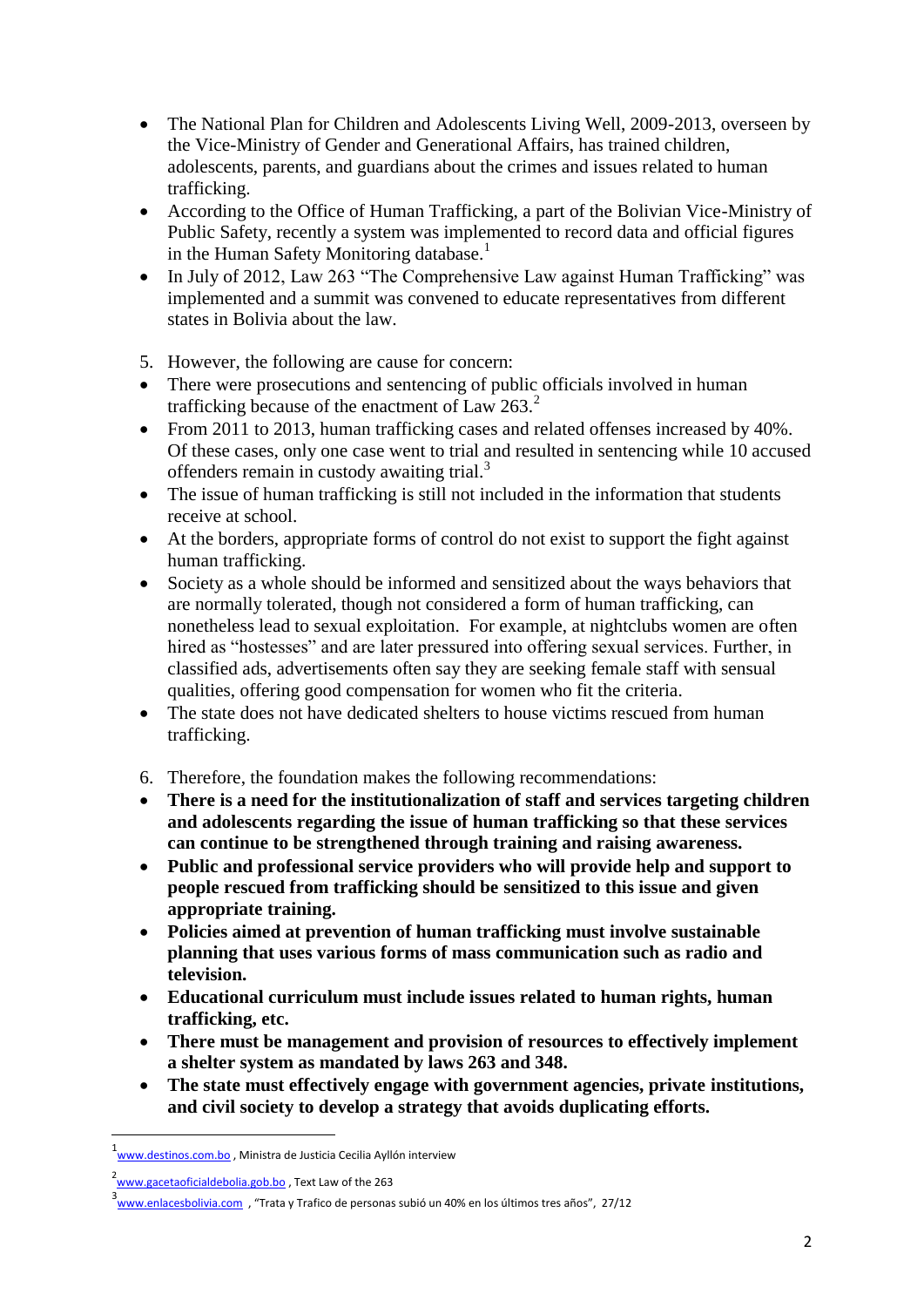**In relation to the issue of human trafficking, the state must interact and coordinate with neighboring countries to confront the networks engaged in these crimes, focusing their efforts on controlling the issue along borders.**

# **7. Child Labor**

- Bolivia undertook the initiative called the "Triple Seal", with the aim of preventing child labor, forced labor, and all forms of labor discrimination. There was a specific focus in critical labor sectors including sugar cane, soy, chestnut, timber, and mining industries, among others.
- The "Triple Seal" campaign was launched only in the state of Santa Cruz and focused on the farming sector. Therefore, the information gathered during this initiative is not applicable beyond this realm. For example, it does not include data from Potosi, where child labor is frequently used in mining.<sup>4</sup>
- The state has responded to the issue of child labor since the last UPR report of 2010 through the implementation of legislation and other initiatives including:
	- $\overline{\smash{\bigtriangledown}}$  The Comprehensive Law against Human Trafficking
	- $\checkmark$  The General Law for Persons with Disabilities
	- $\checkmark$  The Parliamentary Advocacy Network for Children is awaiting the adoption of a national standard that lists the 23 worst forms of child labor in the country so that action can be taken to regulate these activities.
- Bolivia has the National Plan for Children and Adolescent Well-Being, 2009-2013, overseen by the Vice-Ministry of Gender and Generational Affairs of Bolivia. The objective of this plan is to promote, protect, and defend the exercise of the rights of this population through preventing and sanctioning all forms of violations against these rights.<sup>5</sup> This plan includes programs that address child and adolescent labor and labor exploitation by applying measures of control and legal sanctioning when exploitative working conditions exist.
- The Defensoriadel Pueblo (the ombudsman) will manage and provide support for the National Plan for Children and Adolescents for the period 2012-2016. In doing so, they are prioritizing the rights of this population and creating strategies to promote the participation of children and adolescents in demanding the protection of their rights.<sup>6</sup>
- 8. However, the following are cause for concern:
- There continues to be widespread poverty in Bolivia, contributing to the need for children to begin looking for a source of daily income from a young age. This often puts these children in situations where their labor is exploited, working in jobs that are unsuitable for their physical capacities, jobs that do not allow them to go to school, and receiving unfair wages for the work they perform.
- The first people called upon to protect minors are their parents, but often it is parents who exploit or allow the exploitation of their children's labor. This is common in the case of mining, farming, and other jobs where this continues to be an unsolved problem.

<sup>4&</sup>lt;br>4 <u>[www.eldeber.com](http://www.eldeber.com/)</u> , December 22, 2013 "Ingenio Guabirá"

<sup>5&</sup>lt;br><u>Www.slideshare.net</u> , National Plan - Bolivia

<sup>6&</sup>lt;br>www.defensoria.gob.bo</u>, Inform 2013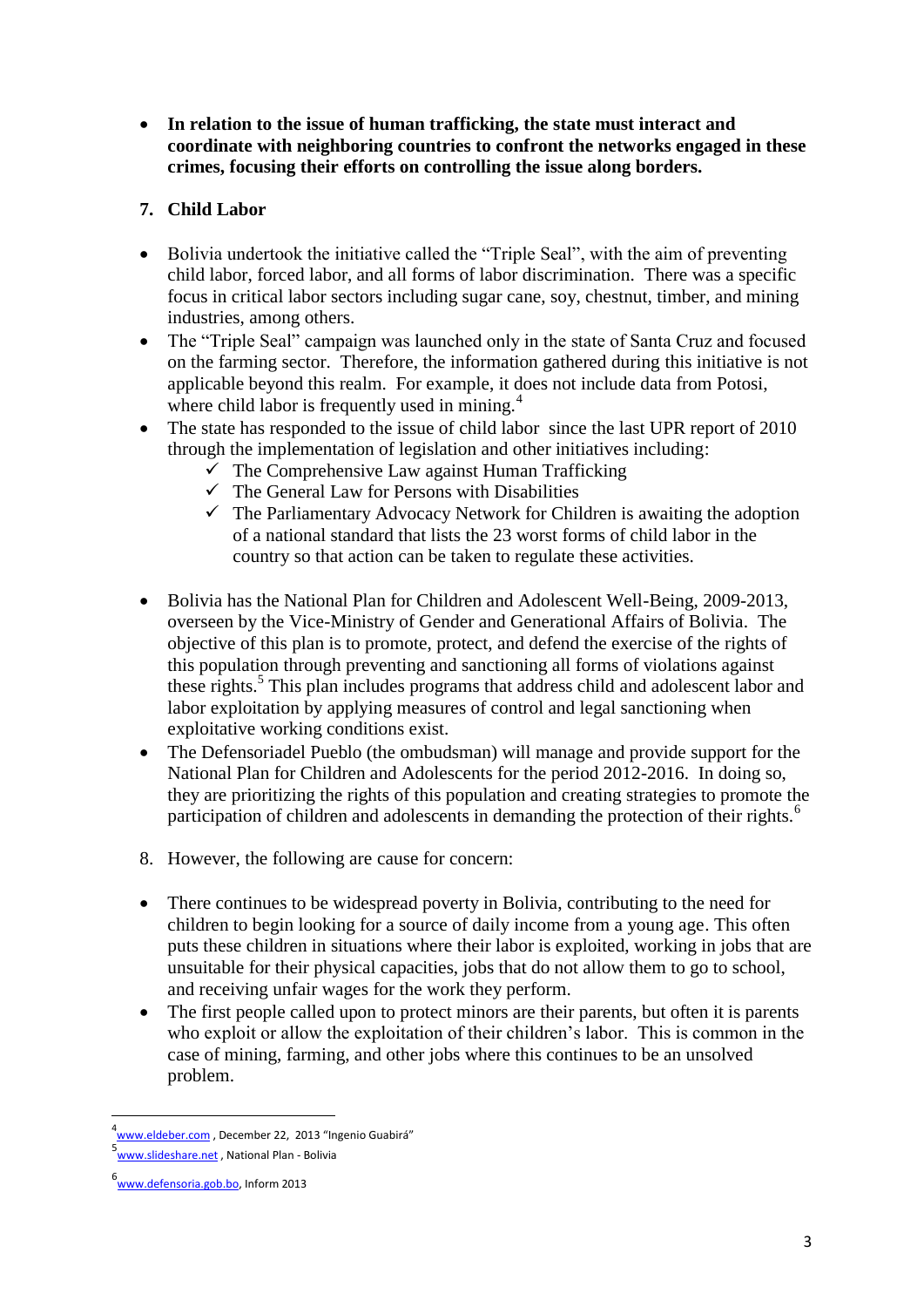- Child workers have organized to push for regulations of their working conditions since either they have no parents or their parents have not taken the responsibility to do this on their behalf.
- Although there are children's homes to accommodate children whose parents have abandoned them, died, or are in prison, the state does not have the capacity or sufficient resources to provide appropriate care for these children.
- 9. Therefore, the foundation makes the following recommendations:
- **Work with various media outlets for the campaign "triple seal" as a means to raise awareness and increase knowledge about businesses that reject child labor.**
- **Campaign "triple seal" should be rolled out across the whole country**
- **Bring attention to the rights of children and adolescents through different media outlets, creating awareness in society, especially among parents who need to respect these rights**.

## **10. Violence Against Women**

According to the Ombudsman, 9,719 cases were reported to the police in 2013. Women, children and adolescents are the most affected.

On March 9, 2013, Law 348 was enacted. Entitled "The Comprehensive Law to Guarantee Women a Life Free of Violence," the objective is to establish means, mechanisms, and comprehensive policies to prevent violence and to protect and provide reparation for women who have experienced violence. This includes the persecution and sanctioning of perpetrators with the objective of guaranteeing women a life of dignity and the ability to exercise their right to a life free of violence.<sup>7</sup>

As a part of this new law, the sanctioning of aggression toward women has greater scope.

However, the following are cause for concern:

- Law 348 has not been fully implemented or enforced. This is because a previous law, Law 1647 "Law against Domestic Violence" has not been repealed. Further, there are legal loopholes and inconsistencies that prevent legal authorities from complying with the mandates of the new law.
- There is no regulation of the law, despite a speech President Evo Morales gave stating there should be the adoption and rapid development of regulations to enforce the law. According to officials from the Ministry of Justice, the law cannot be regulated by institutional policy alone, but must instead involve the development of protocols in order to be enforced. The lack of regulation has led to erroneous legal interpretations and legal loopholes.
- There has still not been the creation of specialized courts for violence, nor the hiring of prosecutors and forensic physicians specializing in violence against women, as mandated by law.
- The training and sensitization of employees that provide attention to victims of violence has not been initiated.
- The principle that services be quick and free, as required by law, is not being adequately met.
- There is a lack of widespread dissemination of Law 348 among the population.

11. Therefore, the foundation makes the following recommendations:

<sup>–&</sup>lt;br>7<br><u>www.gacetaoficialdebolivia.gob.bo</u>, Text of de Law 348